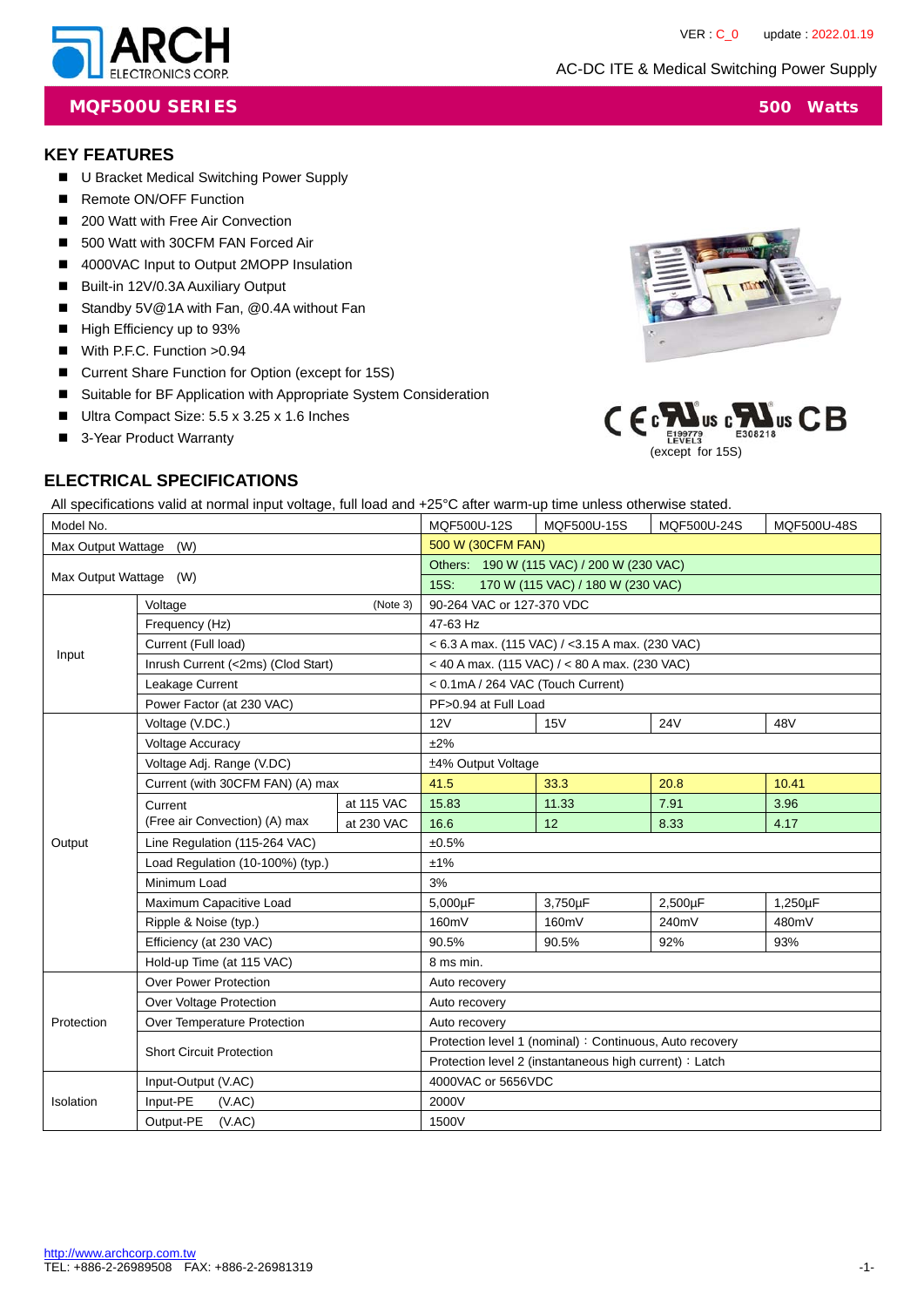

**MQF500U SERIES 500 Watts**

**ELECTRICAL SPECIFICATIONS** 

|             | ELECTRICAL SPECIFICATIONS                                                                                         |                                                                             |                                               |             |             |  |  |
|-------------|-------------------------------------------------------------------------------------------------------------------|-----------------------------------------------------------------------------|-----------------------------------------------|-------------|-------------|--|--|
|             | All specifications valid at normal input voltage, full load and +25°C after warm-up time unless otherwise stated. |                                                                             |                                               |             |             |  |  |
| Model No.   |                                                                                                                   | MQF500U-12S                                                                 | MQF500U-15S                                   | MQF500U-24S | MQF500U-48S |  |  |
|             | <b>Operating Temperature</b>                                                                                      | $-30^{\circ}$ C $+70^{\circ}$ C (with derating)                             |                                               |             |             |  |  |
|             | Storage Temperature                                                                                               | $-35^{\circ}$ C $+85^{\circ}$ C                                             |                                               |             |             |  |  |
|             |                                                                                                                   | $\pm 0.03\%$ /°C (0~50°C)                                                   |                                               |             |             |  |  |
|             | <b>Temperature Coefficient</b>                                                                                    | $\pm 0.06\%$ /°C (-30~0°C)                                                  |                                               |             |             |  |  |
|             | <b>Altitude During Operation</b>                                                                                  | 5000m                                                                       |                                               |             |             |  |  |
| Environment | Humidity                                                                                                          | 95% RH                                                                      |                                               |             |             |  |  |
|             | Atmospheric Pressure                                                                                              | 56 kPa to 106 kPa                                                           |                                               |             |             |  |  |
|             | <b>MTBF</b>                                                                                                       | >160,000 h @ 25°C (MIL-HDBK-217F)                                           |                                               |             |             |  |  |
|             | Vibration                                                                                                         | IEC60068-2-6 (10~500Hz, 2G 10min./1cycle, 60min. each along X, Y, Z axes)   |                                               |             |             |  |  |
|             | Shock                                                                                                             | IEC60068-2-27                                                               |                                               |             |             |  |  |
|             | Dimension $s(L \times W \times H)$                                                                                | (139.7 x 82.55 x 40.6 mm) Tolerance $\pm 0.5$ mm<br>5.5 x 3.25 x 1.6 Inches |                                               |             |             |  |  |
| Physical    | Weight                                                                                                            | 580 g                                                                       |                                               |             |             |  |  |
|             | <b>Cooling Method</b>                                                                                             | Free convection / 30 CFM FAN                                                |                                               |             |             |  |  |
|             |                                                                                                                   | 12S/24S/48S:                                                                |                                               |             |             |  |  |
|             | Approval                                                                                                          | UL / IEC / EN 60601 3.1 <sup>rd</sup> Edition (2 x MOPP),                   |                                               |             |             |  |  |
| Safety      |                                                                                                                   | UL / IEC / EN 60950 AM2, UL / IEC / EN 62368<br>15S:                        |                                               |             |             |  |  |
|             | Approval / Meet                                                                                                   | UL / IEC / EN 60601 3.1 <sup>rd</sup> Edition (2 x MOPP),                   |                                               |             |             |  |  |
|             |                                                                                                                   | UL / IEC / EN 60950 AM2 (meet), UL / IEC / EN 62368 (meet)                  |                                               |             |             |  |  |
| <b>EMC</b>  | Conducted and Radiated EMI                                                                                        |                                                                             | EN55011 / conducted class B, Radiated Class A |             |             |  |  |
|             | <b>EMS</b>                                                                                                        | EN60601-1-2 4th edition                                                     |                                               |             |             |  |  |

### **NOTE**

1. Ripple & Noise are measured at 20MHz of bandwidth with ceramic 0.1uF & chemi-con KY 47uF parallel capacitor.



A 30cm twisted pair of no.18 AWG copper wire is connected to a 47uF and 0.1uF capacitor of proper polarity and voltage rating. The oscilloscope probe ground led should connect right to the ground ring of the probe and be as short as possible. The oscilloscope bandwidth should be at 20MHz and connected to AC ground.

2. Hold-up Time measured at 90% Vout.

- 3. Please check the derating curve for more details.
- 4. Main Vout >3% Load, 12V (Aux) / 0.3A., 12V (Aux) need 0.1A Minimum Load, Auxiliary voltage output ground 10.2~13.3V
- 5. Strongly recommend to conduct this test with DC Voltage. If customer wishes to test with AC Voltage,

please disconnect all Y-Capacitors from Arch power supply.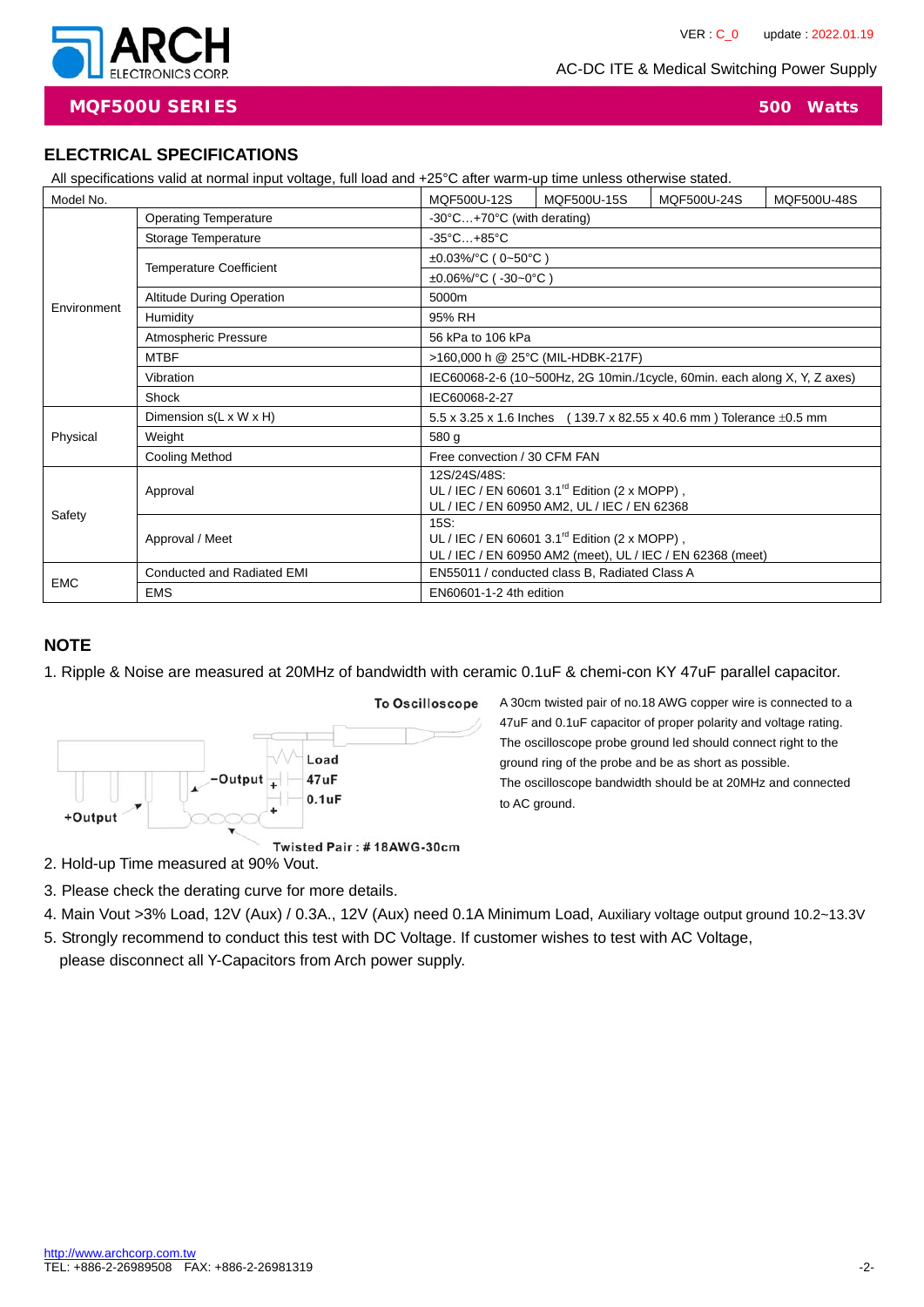

**MQF500U SERIES 500 Watts**

#### **NOTE**

6. Current Share Board (Optional):

(a.)The output voltage difference of each parallel single element should be less than 0.2V.

 $(b.)$ Output power at parallel operation = rated power per unit x number of unit x 90%

(c.)Connect in parallel no more than 2 units. Please contact ARCH for advice if more than 2 is needed.

(d.)Minimum Load Should be 15%.



# 7. **CAUTION: Double pole, neutral fusing. Disconnect mains before servicing. (ATTENTION : 2 poles avec fusible sur le neutre. Deconnecter le secteur avant intervention.)**

**DERATING**



## **BLOCK DIAGRAM**

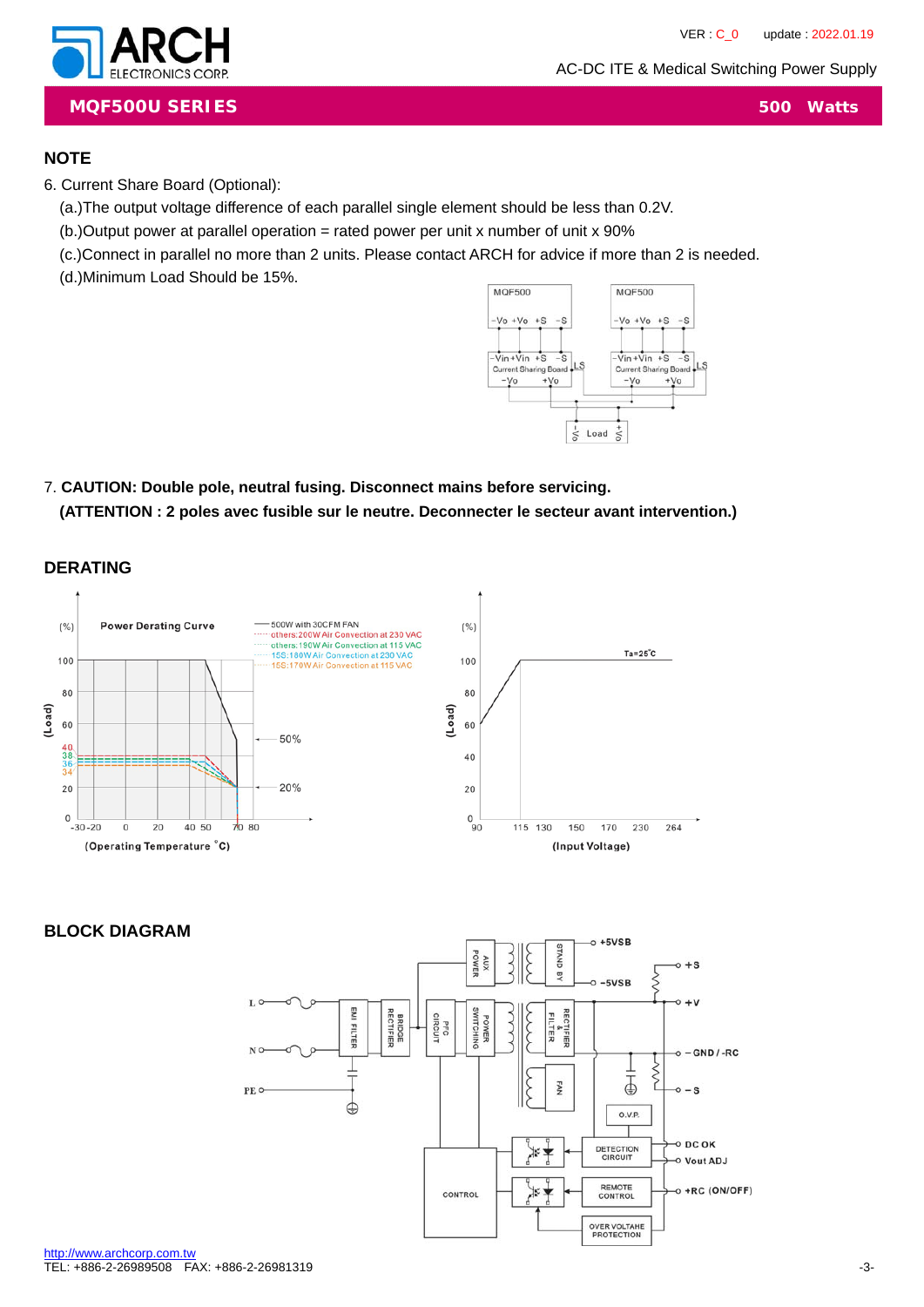

**MQF500U SERIES** 500 Watts

# **MECHANICAL DIMENSIONS ( Top View )**

#### **MQF500U**



|      | <b>Brands</b> | Alex                                                              |                 |                          | <b>JST</b>      |  |
|------|---------------|-------------------------------------------------------------------|-----------------|--------------------------|-----------------|--|
| PIN# | Single        | Mating<br><b>Housing</b>                                          | <b>Terminal</b> | Mating<br><b>Housing</b> | <b>Terminal</b> |  |
| A,B  | <b>PE</b>     |                                                                   |                 |                          |                 |  |
|      | AC IN(N)      |                                                                   |                 |                          |                 |  |
| 2    | NO PIN        | 9396-3                                                            | 96T series      | VHR-3N                   | SVH-41T-P1.1    |  |
| 3    | AC IN (L)     |                                                                   |                 |                          |                 |  |
| 4    | +DC OUT       | Terminal:                                                         |                 |                          |                 |  |
| 5    | -DC OUT       | M5 Pan HD screw in 2 positions<br>Torque to 8 lbs-in(90 cNm) max. |                 |                          |                 |  |

\*U Case T=1.5mm Customer is advised to screw into the threads no more than 1.5mm Mounting Surface Mounting Screw Chassis of

 $\rightarrow$  T=1.5mm

MQF500U

|                | <b>Connector Pin (CN1)</b> |                                 |                 |                                 |                  | <b>Series</b> |
|----------------|----------------------------|---------------------------------|-----------------|---------------------------------|------------------|---------------|
|                | <b>Brands</b>              |                                 | Cherng Weei     | <b>JST</b>                      |                  |               |
| PIN#           | Single                     | <b>Mating</b><br><b>Housing</b> | <b>Terminal</b> | <b>Mating</b><br><b>Housing</b> | <b>Terminal</b>  |               |
| C <sub>1</sub> | $-5V$ SB                   |                                 |                 |                                 |                  |               |
| C <sub>2</sub> | $+5VSB$                    |                                 |                 |                                 |                  |               |
| C <sub>3</sub> | <b>GND</b>                 |                                 |                 |                                 |                  |               |
| C <sub>4</sub> | DC-OK                      | <b>PHD-H20-</b>                 | PHD-T20         | PHDR-                           | SPHD-001T-       |               |
| C <sub>5</sub> | -RC                        | 2X4P                            |                 | 08VS                            | P <sub>0.5</sub> |               |
| C <sub>6</sub> | $+RC$                      |                                 |                 |                                 |                  |               |
| C7             | -S                         |                                 |                 |                                 |                  |               |
| C8             | $+S$                       |                                 |                 |                                 |                  |               |

| <b>Connector Pin (FAN)</b> |                              |                                 |                 |                          |                  |
|----------------------------|------------------------------|---------------------------------|-----------------|--------------------------|------------------|
|                            | Cherng Weei<br><b>Brands</b> |                                 |                 | <b>JST</b>               |                  |
| PIN#                       | Single                       | <b>Mating</b><br><b>Housing</b> | <b>Terminal</b> | Mating<br><b>Housing</b> | <b>Terminal</b>  |
| F <sub>1</sub>             | $+12V$                       | CX-H250-02                      | CX-T2501        | $XHP-2$                  | SXH-002T-        |
| F <sub>2</sub>             | GND                          |                                 |                 |                          | P <sub>0.6</sub> |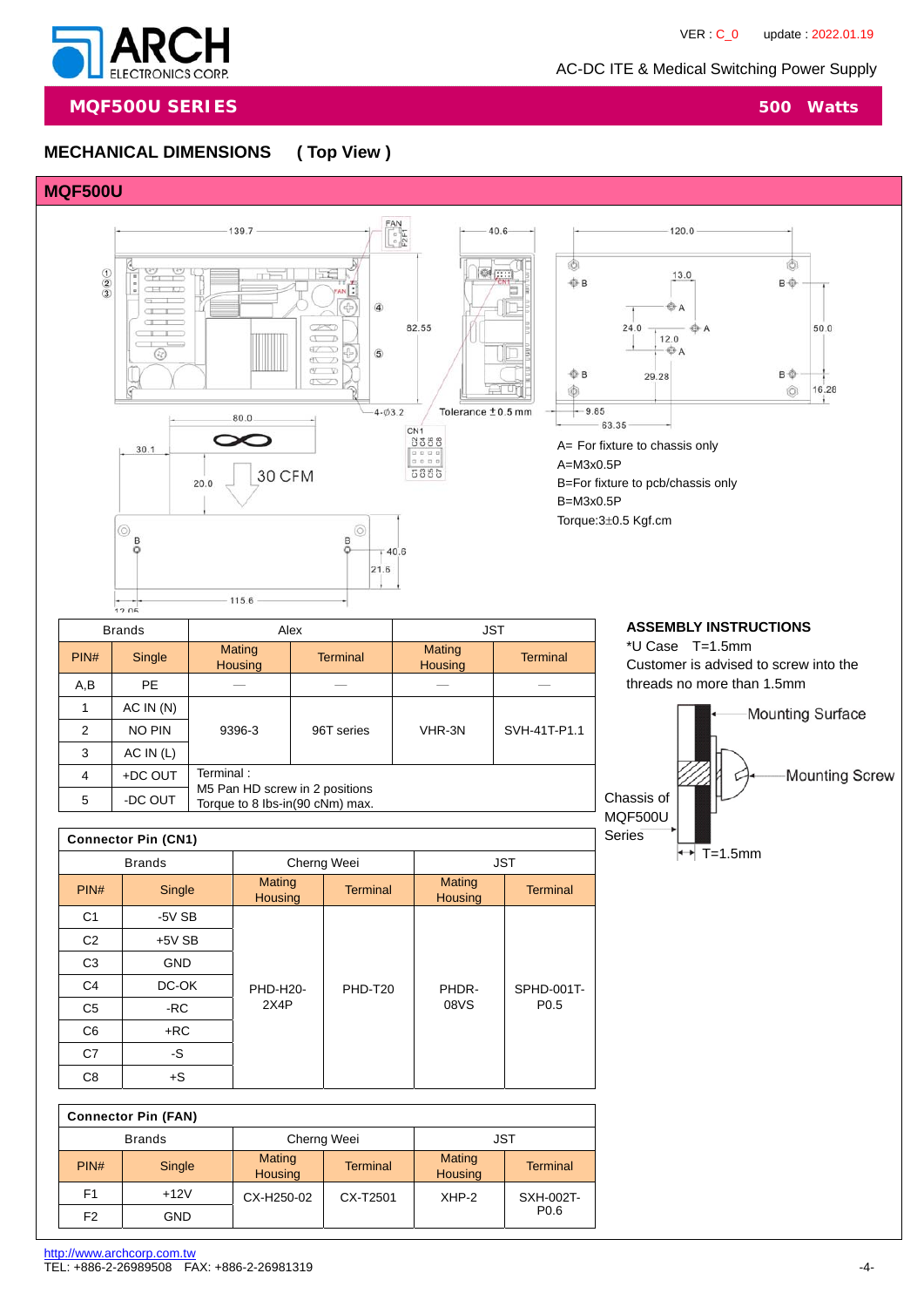

**MQF500U SERIES** 500 Watts

#### **MECHANICAL DIMENSIONS ( Top View )**



| 5                          | -DC OUT       | $1001$ and $10000$ and $112$ pooled its<br>Torque to 8 lbs-in(90 cNm) max. |                 |                          |                              |  |
|----------------------------|---------------|----------------------------------------------------------------------------|-----------------|--------------------------|------------------------------|--|
|                            |               |                                                                            |                 |                          |                              |  |
| <b>Connector Pin (CN1)</b> |               |                                                                            |                 |                          |                              |  |
|                            | <b>Brands</b> |                                                                            | Cherng Weei     | <b>JST</b>               |                              |  |
| PIN#                       | Single        | Mating<br><b>Housing</b>                                                   | <b>Terminal</b> | Mating<br><b>Housing</b> | <b>Terminal</b>              |  |
| C1                         | -5V SB        |                                                                            |                 |                          |                              |  |
| C <sub>2</sub>             | $+5V$ SB      |                                                                            |                 |                          |                              |  |
| C <sub>3</sub>             | <b>GND</b>    |                                                                            |                 |                          |                              |  |
| C4                         | DC-OK         | PHD-                                                                       | PHD-            | PHDR-                    | SPHD-                        |  |
| C <sub>5</sub>             | -RC           | H <sub>20</sub> -<br>2X4P                                                  | T <sub>20</sub> | 08VS                     | $001T -$<br>P <sub>0.5</sub> |  |
| C6                         | +RC           |                                                                            |                 |                          |                              |  |
| C7                         | -S            |                                                                            |                 |                          |                              |  |
| C8                         | $+S$          |                                                                            |                 |                          |                              |  |

|                | <b>Connector Pin (FAN)</b> |            |                                 |                 |                          |                  |
|----------------|----------------------------|------------|---------------------------------|-----------------|--------------------------|------------------|
|                | <b>Brands</b>              |            | Cherng Weei                     |                 | JST                      |                  |
| PIN#           |                            | Single     | <b>Mating</b><br><b>Housing</b> | <b>Terminal</b> | Mating<br><b>Housing</b> | <b>Terminal</b>  |
| F <sub>1</sub> |                            | $+12V$     | CX-                             | CX-             | XHP-2                    | SXH-<br>$002T -$ |
| F <sub>2</sub> |                            | <b>GND</b> | H <sub>250</sub> -02            | T2501           |                          | P <sub>0.6</sub> |

| <b>Mating Housing Pin (CN3)</b> |               |             |            |  |  |
|---------------------------------|---------------|-------------|------------|--|--|
|                                 | <b>Brands</b> | Cherng Weei | <b>JST</b> |  |  |
| PIN#                            | Single        | Connector   | Connector  |  |  |
| C <sub>1</sub>                  | $-5V$ SB      |             |            |  |  |
| C <sub>2</sub>                  | $+5V$ SB      |             |            |  |  |
| C <sub>3</sub>                  | <b>GND</b>    | CP-W20-06   | B6B-PH-K-S |  |  |
| C <sub>4</sub>                  | DC-OK         |             |            |  |  |
| C <sub>5</sub>                  | -RC           |             |            |  |  |
| C6                              | $+RC$         |             |            |  |  |
|                                 |               |             |            |  |  |

 $C2$   $+S$   $H20-02$   $120B$   $P0.5L$ 

CP-

 $T20B$  PHR-2

SPH-002T-

H20-02

C1 -S CP-

|                | <b>Connector Pin (CN4)</b> |                          |                 |                   |                   |
|----------------|----------------------------|--------------------------|-----------------|-------------------|-------------------|
|                | <b>Brands</b>              | Cherng Weei              |                 | <b>JST</b>        |                   |
| PIN#           | Single                     | Mating<br><b>Housing</b> | <b>Terminal</b> | Mating<br>Housing | <b>Terminal</b>   |
| C <sub>1</sub> | LS                         | CP-                      | CP-             |                   | SPH-              |
| C <sub>2</sub> | LS                         | H <sub>20</sub> -02      | <b>T20B</b>     | PHR-2             | $002T -$<br>P0.5L |